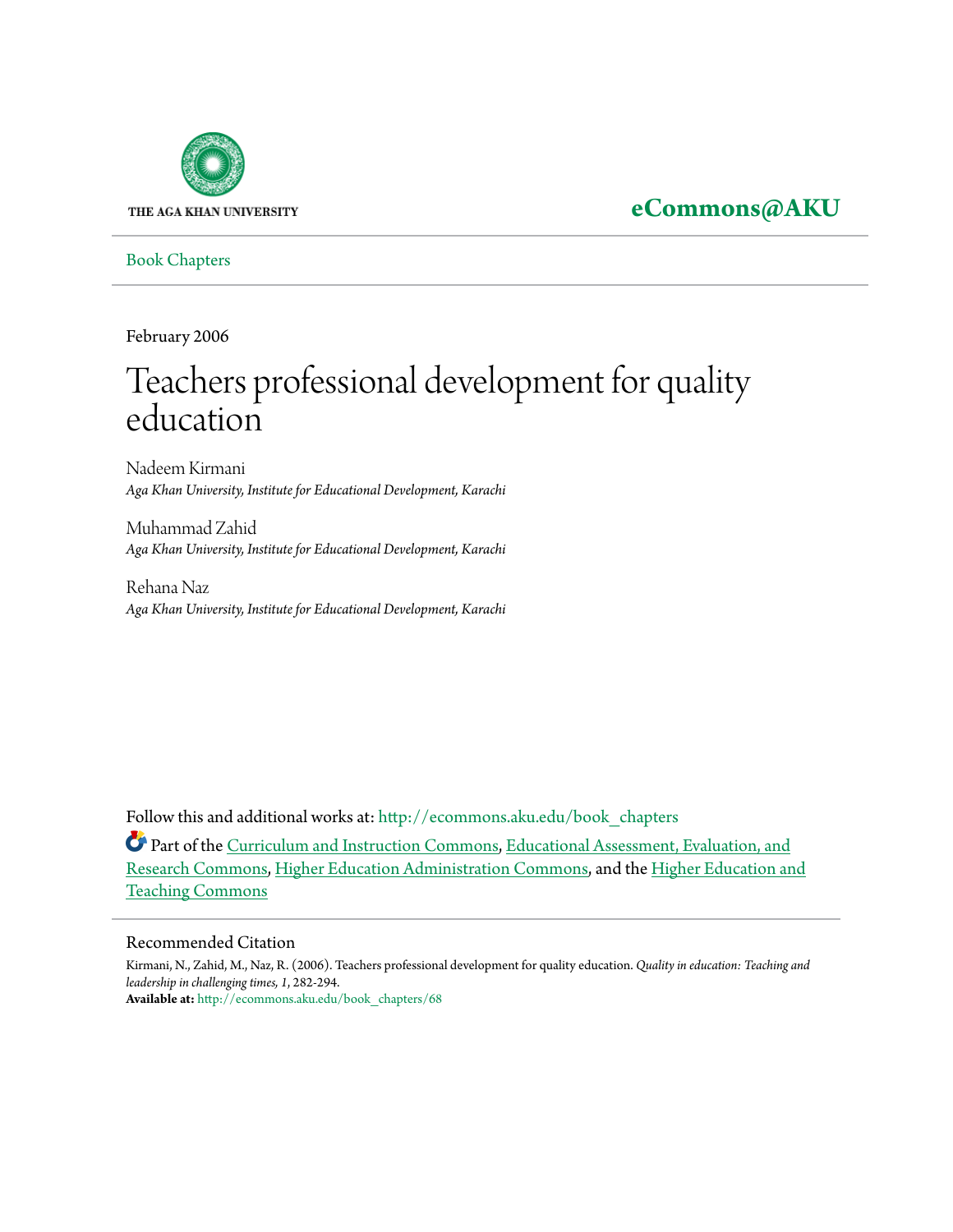## **Teachers Professional Development for Quality Education**

*Nadeem Kirmani, AKU-IED, Pakistan Muhammad Zahid, AKU-IED, Pakistan Rehana Naz, AKU-IED, Pakistan* 

## **Abstract**

Quality is at the heart of education and teachers play crucial role to provide quality education. This belief encourages us to state that the quality in education depends on teachers' role, which set scenario for the students. Every teacher has his / her own impact on his / her students. But what is it that enables the teachers to have the greatest impact? In this context there are several professional development programmes offered for the teachers in different parts of the world to build capacity of teachers so they can better serve the needs of the growing population.

This paper attempts to share some of the experiences, acquired during implementation and monitoring the programme. The data provides evidences as how professional development cropped up as a result of these courses through mentors' reflective journals, portfolios, classroom observations, group work, discussions and presentations. This paper specifically highlights the changes that took place in the school culture and pedagogical content knowledge due to the continuous guidance and support from the tutors and District Co-coordinators (DCs) through follow-up process and close monitoring system.

## **Introduction**

Teachers are always recognized as key players in the education system and therefore professional development of these teachers is crucial if the quality of education is to be enhanced. Since these teachers are responsible for providing quality education to students, there is need for quality professional development programmes.

The worth of professional development of teachers is recognized in all educational policies since the independence of Pakistan. The current education policy also highlights the teacher's role in implementing educational reforms at the grass root level (Pakistan Ministry of Education, 1998).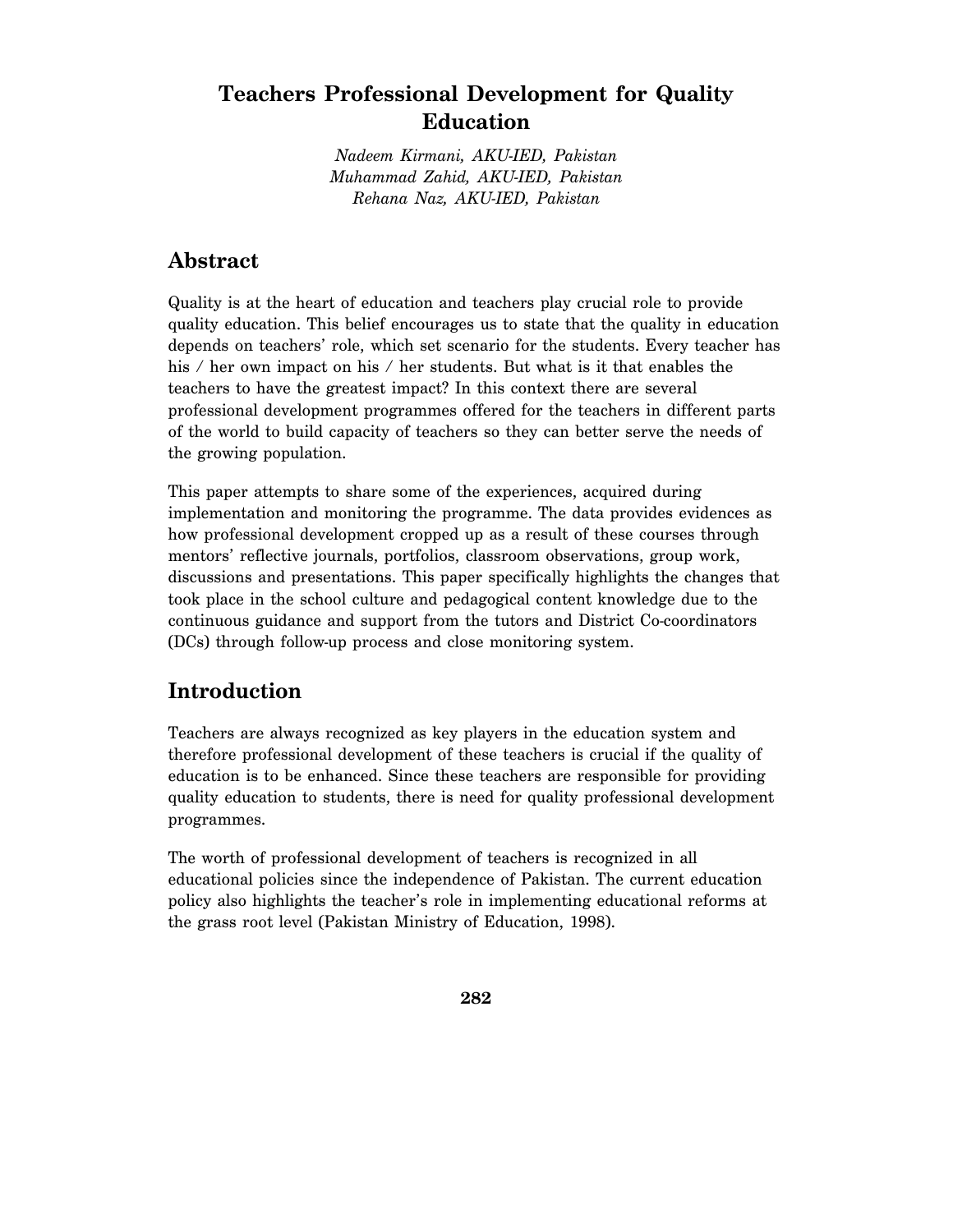This paper discusses a field-based professional development programme for Primary School teachers with a strong mentoring component. It also highlights how participants of this programme enhanced their pedagogical content knowledge while engaged in face-to-face sessions and in the field.

From the Course Participants' (CPs) reflections on the programme, their reflective journals, facilitators' experiences and observations of this programme, it appears that this programme has developed the teachers professionally, which is the basic element for improving quality of education.

## **Background**

AKU–IED is a national partner in the implementation of 'Education Sector Reform Assistance' (ESRA) initiatives funded by USAID. Fundamentally, ESRA is about two things: school improvement and the ways and means by which key stakeholders throughout the system can continuously identify and solve their own problems regarding school improvement. AKU-IED focuses on improving the performance of teachers and other stakeholders by offering a variety of professional development opportunities leading to school improvement. In order to build upon the capacity at grassroots level, AKU –IED plans to offer the programme: Certificate in Primary Education (Mentoring Focus) for Primary school teachers, Supervisors in Primary Educations (SPEs), Learning Coordinators (LCs), Resource Persons (RPs) and Senior Stakeholders.

The Certificate in Education: Primary Education Programme (Mentoring Focus) is a field – based programme for Mentors from the nine selected District of Balochistan and Sindh under the Education Sector Reform Assistance to the Government of Pakistan by USAID through Research Triangle Institute – Education Sector Reform Assistance (RTI-ESRA).

The programme specifically focuses on developing the participants' 'Mentoring Skills' that can allow them to establish professional relationships to be boosted up between individuals based on their needs, aspiration, abilities, and the available resources. Therefore, throughout the programme participants will get ample opportunities to explore mentoring skills in order to work effectively and help their colleagues for professional growth. Furthermore, 'critical thinking' and 'reflective practice' will be the common themes, which will be embedded in the programme. Whilst throughout the programme they would be encouraged to develop abilities to question their own beliefs and practices, analyze facts, generate and organize ideas, defend options, make comparisons, draw inferences,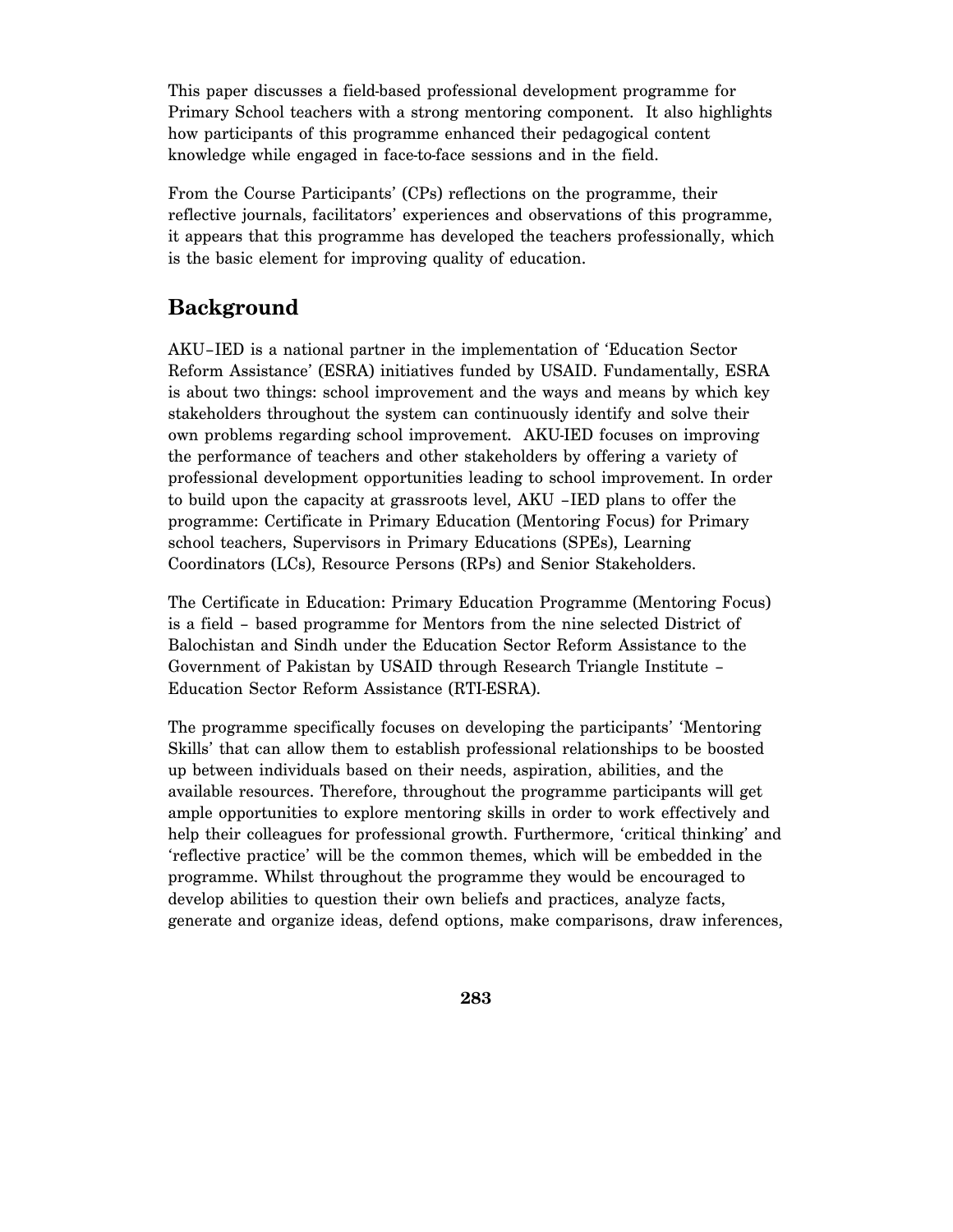evaluate arguments and come with alternatives to minimize professional challenges.

## **Structure of the Programme**

The programme has been developed as a field-based programme comprising three phases of 300 contact hours, spread over a period of three months.

#### **Phase – I (AKU-IED)**

During this phase at AKU – IED, the Course Participants (CPs) will be encouraged to rethink their existing beliefs, attitudes and practices towards the children and teaching/learning processes. After completion of this phase CPs are expected to

- Develop their skills to reflect upon their existing teaching practices and their role for curriculum enrichment,
- Enhanced their content knowledge in the core subject areas of primary education
- Prepare low cost and high thought instructional material in the concerned areas.
- Developing mentoring skills
- Plan and test newly learnt ideas during the phase I for performing proactive role as a teacher and as a mentor.

#### **Phase - II (Field based)**

During this phase the CPs are expected to practice their newly acquired knowledge, skills and attitudes in their respective contexts. Conduct and evaluate a workshop for their cluster school teachers (mentees). In order to help the CPs in their professional talks, the professional development team and the District Coordinator (DC) of that district will provide follow-up support during the field work. As a teacher the CPs will also Co-plan and Co- teach with mentees in the classrooms? They will share their experiences the facilitator regarding classroom teaching and prepare a teaching portfolio.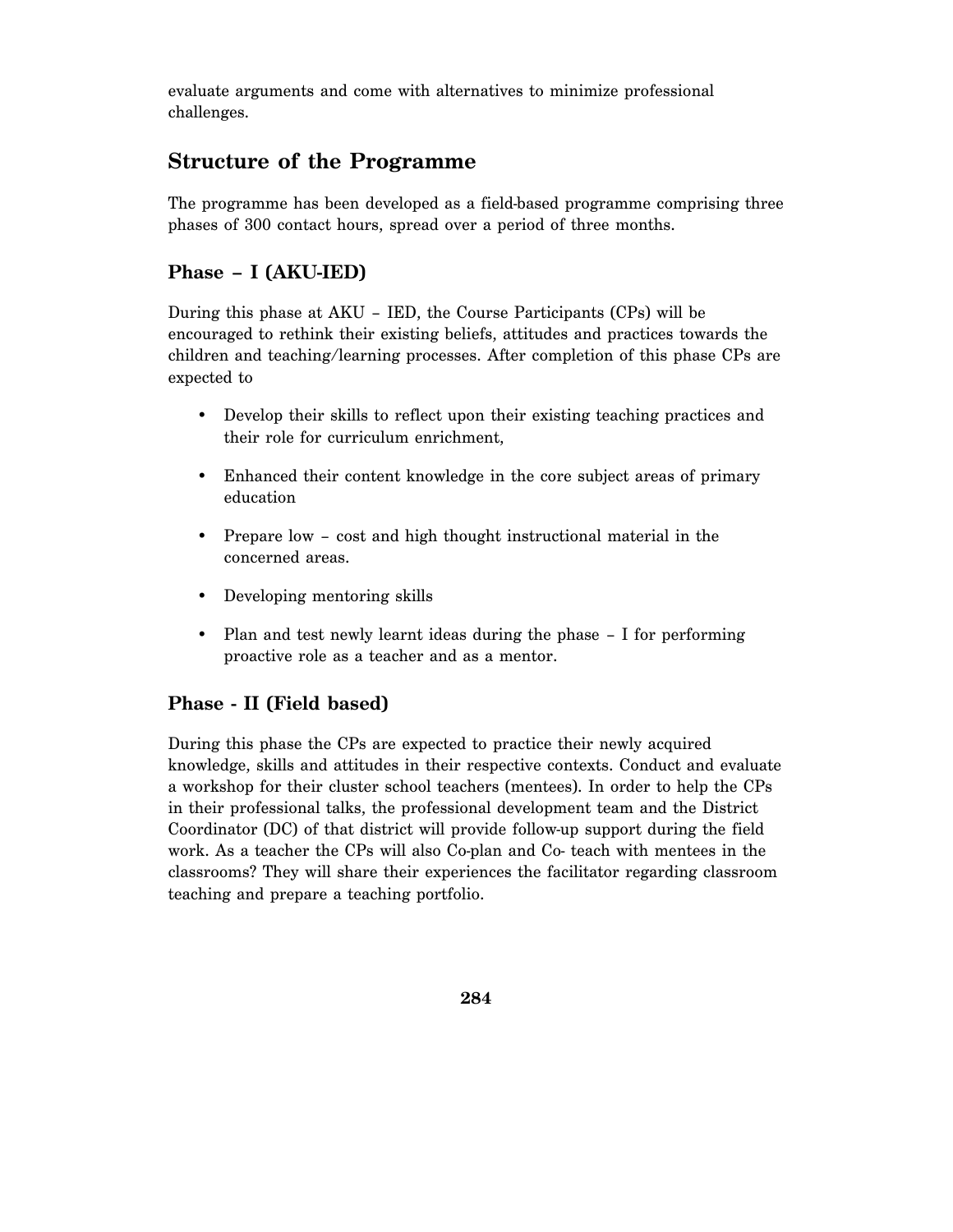#### **Phase - III**

This is a face-to-face phase at AKU – IED, the CPs are expected to share their field experiences with the facilitators. More specifically the phase focuses on:

- Disseminate learning experiences amongst themselves and reflect critically on maximum utilization of their expertise to minimize their challenges.
- Continue enhancement of core subject areas
- Develop an action plan of 300 contact hours programme (192 hours faceto-face and 108 hours field-based component) for cluster school teachers.

#### **Theoretical Framework**

- Professional development
- Mentoring and cluster based mentoring programme

#### **Professional Development**

Professional development is a broad term that can refer to a variety of education, training, and development opportunities. For the purpose of this, the term will be applied to a full range of activities that have the common goals of increasing the knowledge and skills of the staff members. Professional development of school staff is defined as, systematic efforts to bring about change in the classroom practices of teachers, in their attitudes and beliefs and the learning out-comes of the students. There is vast literature available that focuses the importance of teachers' professional development to improve quality of education. Most of the educationists agreed with the ideas of linking educational reforms with the professional development of teachers (Borko et al, 2002; Cochran-Smith, 2001; Fullan, 2002).

In order to implement any professional development programme, one can think about the needs of the context and the teachers. However it was agreed by all educationists that professional development of the teachers is essential for improving quality of education, but still there is not only a one model for this purpose. (Guskey, 2000) suggests that for teachers' professional development the contextual needs should be considered.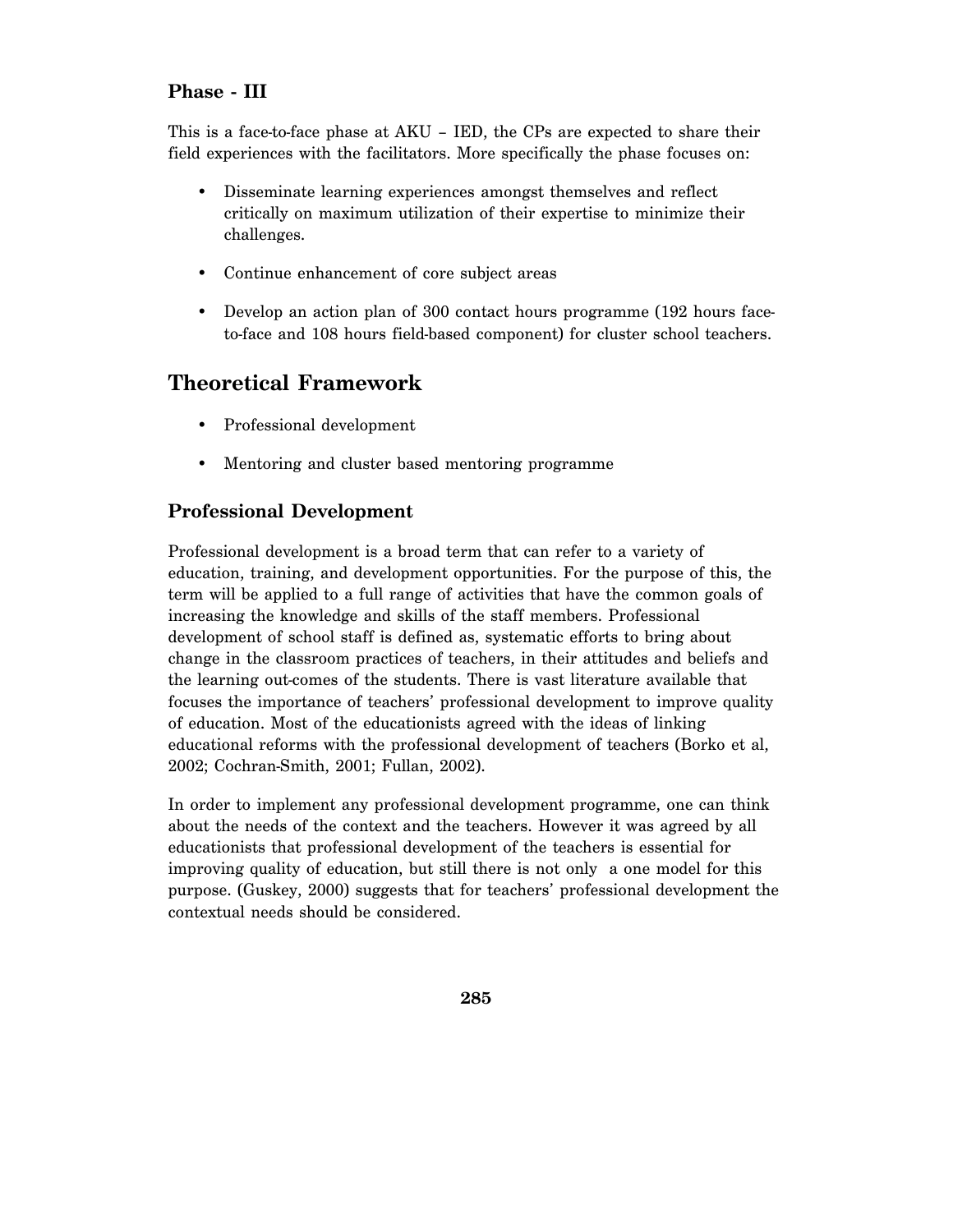#### **Mentoring and cluster based mentoring programme**

Mentor not only touches someone's life …. They have the potential to touch and change the life of the nation. (Newsweek, 1999)

Mentoring is not a new concept; it has existed formally and informally in schools for a long time. Mentoring features desirable aspects of professional development

Informally elders play 'mentors' role for the young in families. This culture is reflected in schools as well: senior teachers often play mentors' role for novice teachers. In recent years these informal interactions between veterans and novices has considerably changed into formal interaction. Now, mentoring of novice teachers by veteran teachers is a central feature of many beginning teachers' programmes for their professional and personal development.

Mentoring is generally defined as a process of establishing personal and professional contacts between a mentor (more experienced) and a mentee (less experienced) for the purpose of professional development.

Anderson and Shannon (1998) describe that a mentor serves as a role model, sponsor, encourager, counselor and friend to a less skilled or less experience person for the purpose of promoting the latter's professional and personal growth. The above definitions indicate the importance of mentors' role, in providing support to the primary school teachers from less benefited areas. These mentors are performing the same job in their clusters as mentioned in the literature; they are working for the professional and personal growth of teachers from the cluster schools. During the programme, the mentors groomed and developed to facilitate mentees during workshops to expose them to new teaching/learning ideas, as indicated in the literature. The mentoring process is usually a one-to-one interaction between two individuals based on the needs of the mentees and the skills of the mentors. Qaisarani et al (1999) and Lalwani (1999) in their research studies in the context of Balochistan consider mentoring programme as an innovative programme for in-service teachers. They showed that cluster based mentoring programme helped in improving the quality of education at the grass root level.

## **Findings**

As mentioned in the background about the programme, it was a field based mentoring programme, which was designed in a way that the mentors after completion of the programme, will implement field based mentoring programme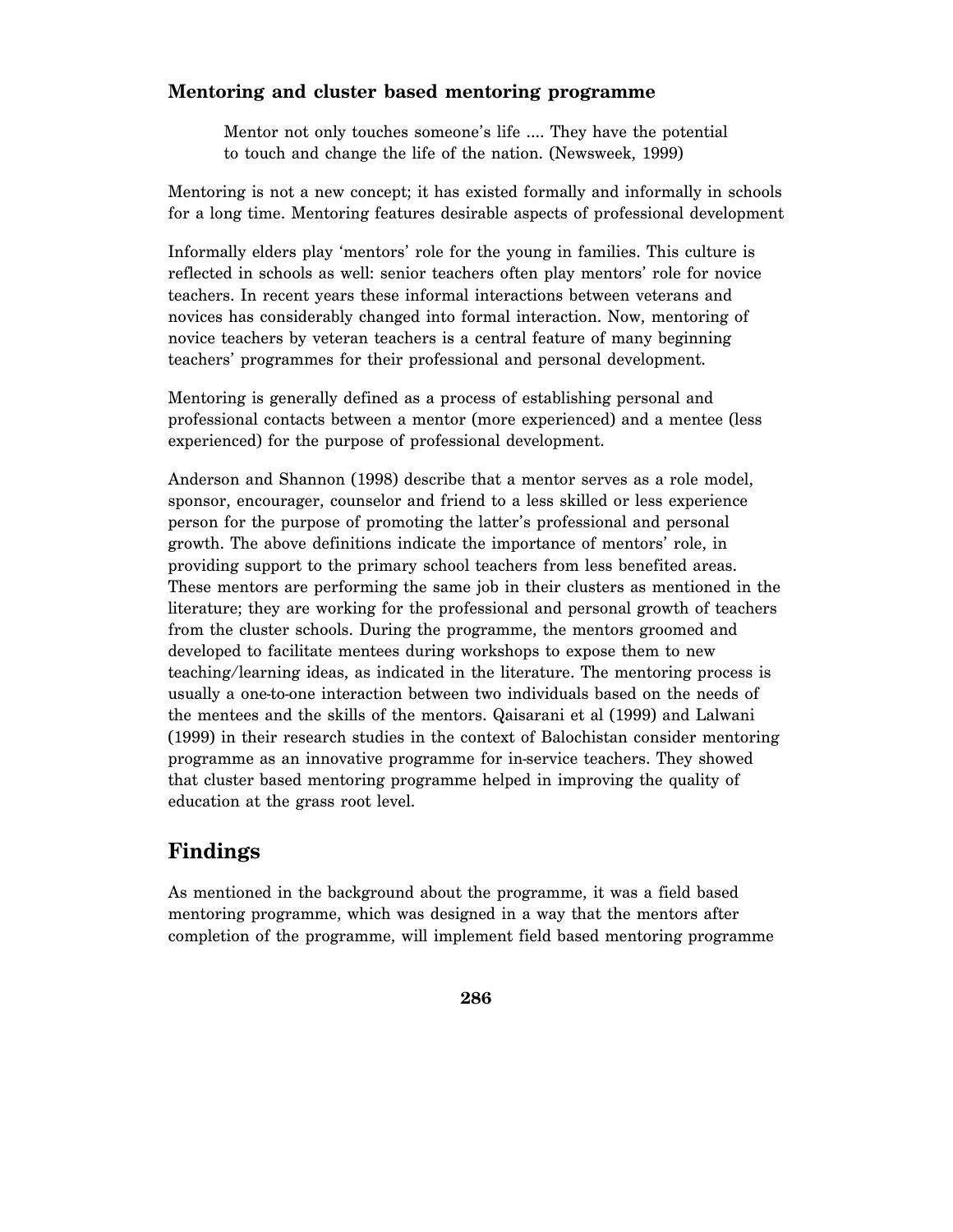for primary teachers from the cluster schools. The main aim of FBMP was for the participants (mentees) of these programmes to develop themselves professionally and personally through a series of workshops conducted by the mentors. Development of the mentees helped them to create friendly and supportive learning environment for the children, which will improve the quality of education in schools.

It appeared from our observations and discussions during the programme that the mentees have developed in the following areas

- Reflective practice
- Role of mentor
- Pedagogical content knowledge

#### **Reflective practice**

Reflective practice was one of the major themes of the programme. Throughout the programme CPs were involved in different activities, which helped them to reflect on their existing notions about teaching and learning and to reconceptualize these notions. At the end of each activity, the CPs were asked to reflect on that activity, to relate it to their real context, and to see whether the activity would be appropriate for their contexts or whether it needed modifications. The CPs realized the effectiveness of reflections for professional development and for their personal growth. As one of the mentors shared,

Reflective practice is an important aspect of our profession that without it I think it is not possible for the teacher to see his/her level of professional and personal growth. (Zamarrud, Turbat, Balochistan)

The CPs were also engaged in writing reflective journals in order to reflect on the different activities introduced to them during the sessions. They wrote their reflective journals on regular bases and shared these with facilitators and their peers. Written feedback on these reflections developed CPs understanding about teaching and learning through reflective practice. In these journals the CPs raised questions for clarifications, and even brought in some suggestions for the tutors. One of the CP mentioned in his journal:

Writing reflections was difficult for me initially but as time passed I improved writing journal through the feedback of tutors.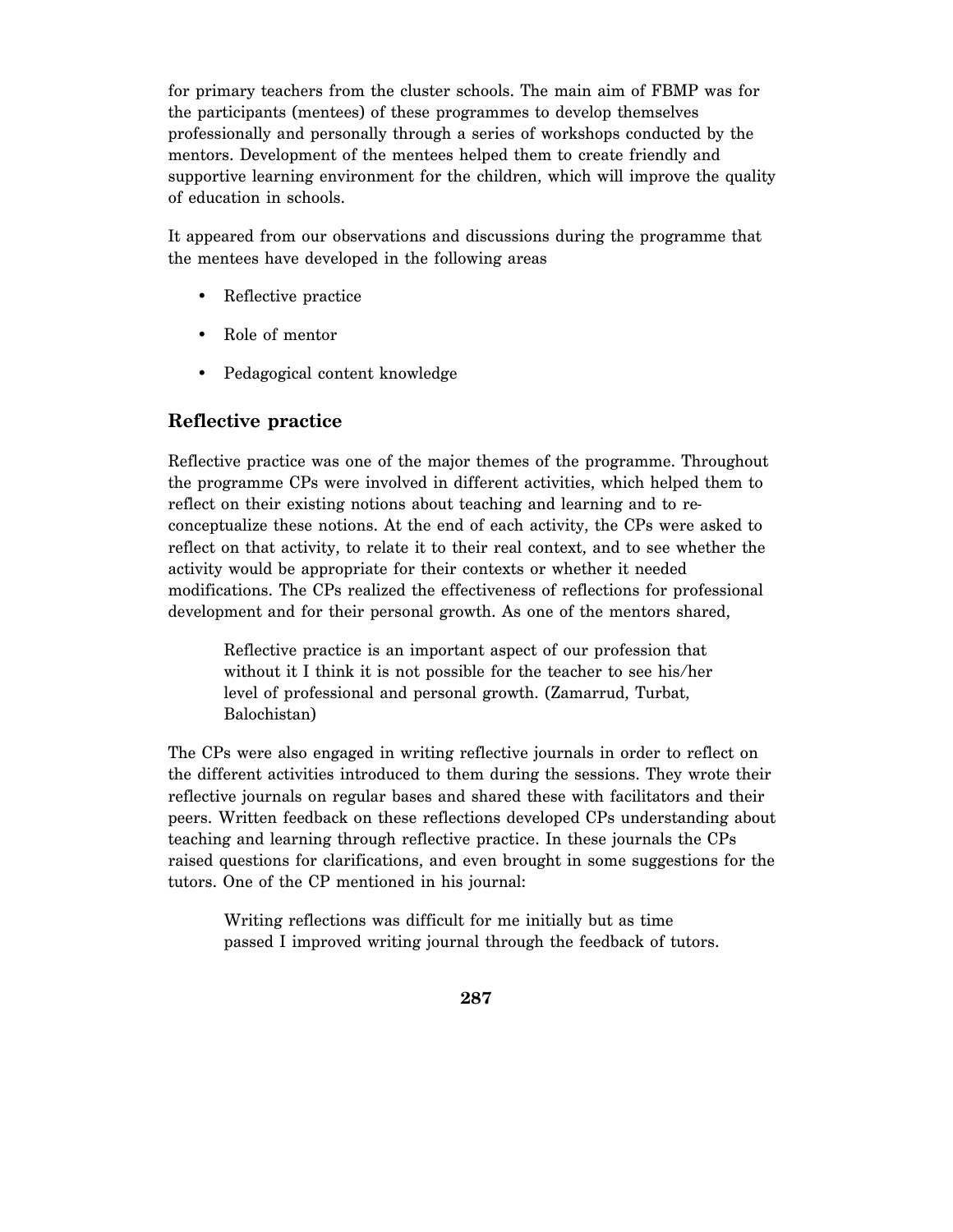In the journal writing I got opportunity to discuss issues and raise questions about the points which I did not understand during the sessions. (Kashif Kakar, Qila Saifullah).

Through reflective practice the CPs have recognized the importance of observations; they have keenly observed their own and their colleagues' performance during classroom activities. As a CP shared her thinking during group discussions by saying,

I think reflective practice is the most important part of the programme. It enabled me to rethink about my practices as a teacher. I am now thinking about bringing changes in my teaching methods. (Darya Khatoon, Sukkar)

The reflections of the CPs and facilitators' observations reflect the fact that the programme provided the CPs a chance to rethink their existing practices and notions about teaching and learning. They developed habits of thinking about the positive and negative aspects of any idea they learn during the course. This exposure enabled them to realize that childrens' interest and needs should be valued rather imposing their own ideas.

#### **Role of Mentor**

During the programme, the CPs were also exposed to the activities in order to enhance mentoring skills and to understand their roles as mentors. The programme predominantly focuses on the theoretical and practical aspects of the role of a mentor at a primary school level. As mentioned in the background of the programme, as mentors, these teachers have to establish a Learning Resource Center at a central school, conduct and evaluate a series of workshops for teachers from primary schools, co-plan and co-teach with the mentees in their classrooms.

During the session of mentoring, rich discussions were carried out there, in respone to the many questions raised by CPs. Understanding the notion itself took longer and meant that CPs had to view themselves through different lenses.

As mentors, CPs were expected to perform different tasks. To expose them to some of these, the team emphasized developing CPs understanding about planning, conducting and evaluating workshops. CPs were asked to plan and conduct workshops in groups on different topics. These topics were related to core primary subjects areas such as languages, mathematics, science, social studies. Generic topics included how children learn, how adults learn, lesson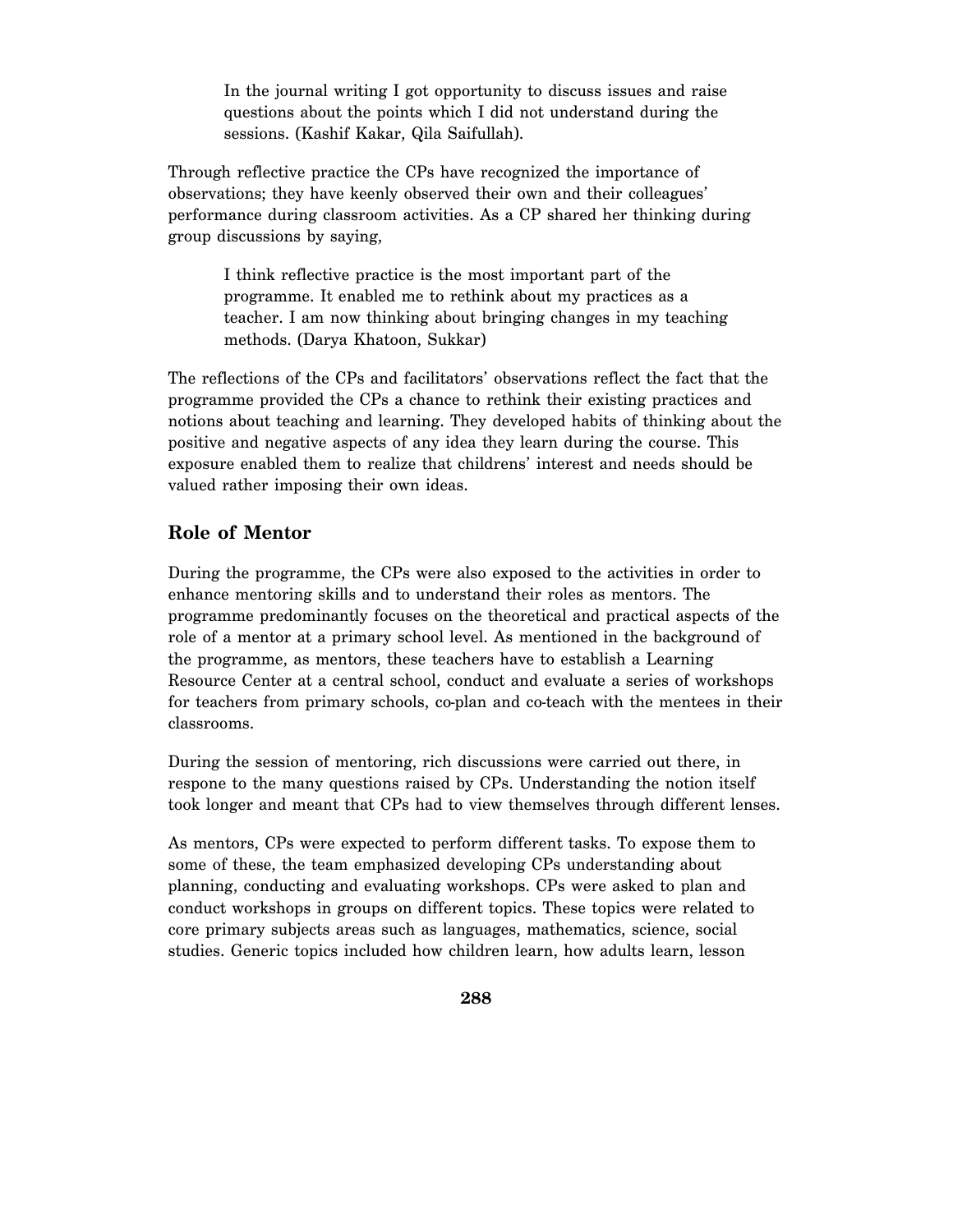planning, and multi-grade teaching. During the planning facilitators helped CPs in designing activities and preparing teaching material by using low and no cost material. The CPs used to ask questions and give suggestions to improve the workshops conducted by their colleagues. The facilitators' feed back was also helpful for the CPs to improve the activities and time management. As some of the CPs reflected,

During the workshop we learnt that how the time could be managed.

Another CP said,

By discussing with the group members we not only learnt about the topic but also built our confidence.

After going through the planning and conducting of workshop CPs were above to conduct workshops for teachers from their own clusters. As one of the CPs Adil Jahngeer said,

I think it is now possible for us to plan and conduct the workshop for mentees. He further said, "We have developed this skill at [AKU] IED. (23 July, 2004)

While observing and attending regular sessions, CPs were able to think and acquire some understanding of how more than one teachers could be engaged in planning and teaching. Facilitators' support and guidance helped them to plan and teach in a real classroom. During these sessions the CPs learnt to formulate SMART objectives related to the particular topics. As one of the CP wrote in his reflective journal,

During planning, I learnt that how the objectives of the lessons could be established". (Asmat-Ullah, Killa Saifullah, July 26, 2004)

Another CP reflected that,

The activities, during the teaching in real classroom helped students to broaden their thinking abilities. They were interacting with each other to complete the task. They came up with the results beyond our expectations. At this moment I realized that this is the real way of teaching. I will share these experiences with the teacher of my cluster.

He further said,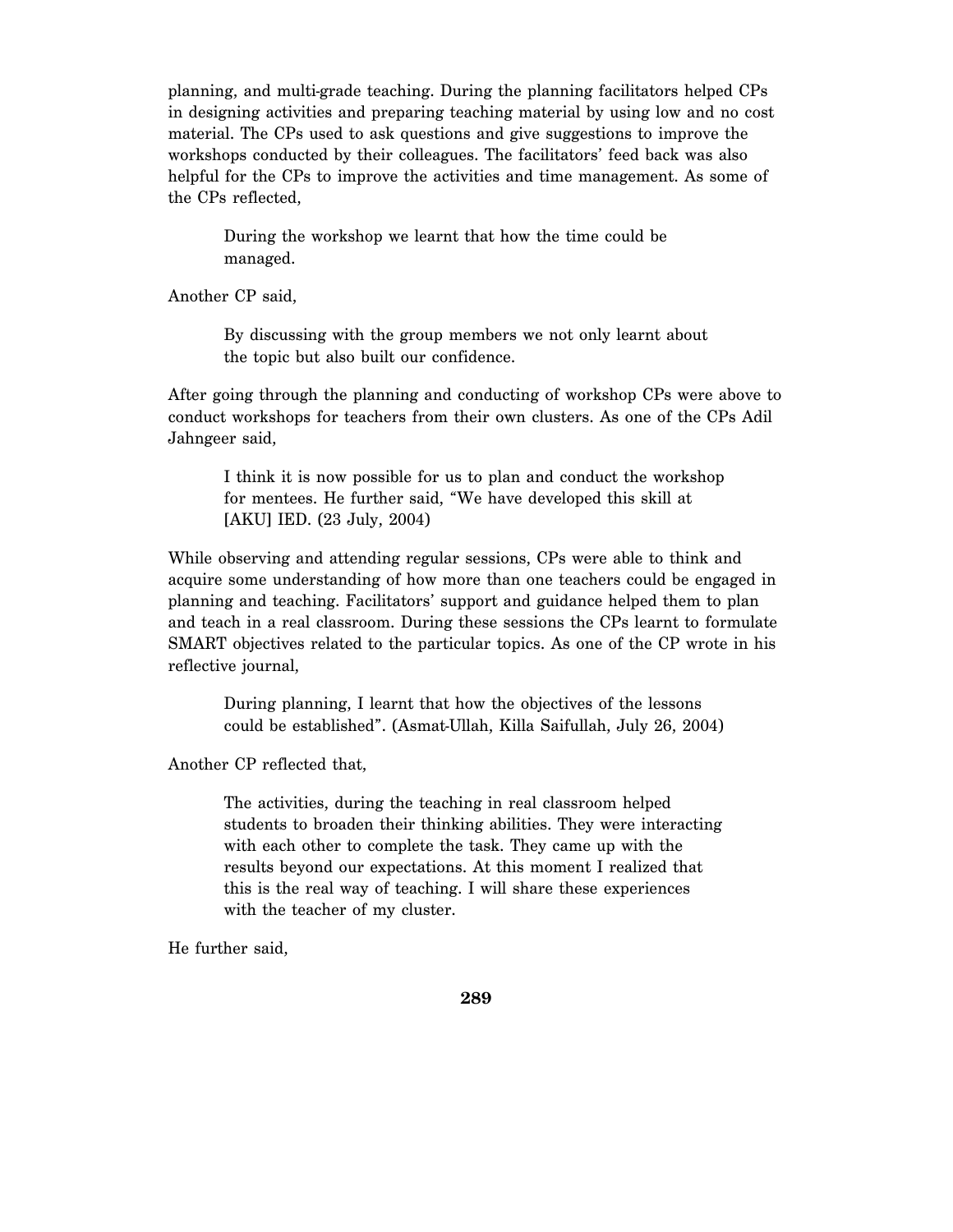It was wrong that this is only the teacher who knows every thing but a student can think as good as teacher. (Bismillah, Killa Saifullah, 26 July, 2004)

Through observation of different classes it seemed that due to positive behavior of CPs that was very polite and soft, students were encouraged to interact freely with each other and with their teachers (CPs). During teaching they were trying to use almost all the teaching strategies. Forming groups of students and a creating friendly environment, where students were allowed to discuss, they were manipulating with given objects and at the end of the activities the students presented their work.

#### **Pedagogical Content Knowledge**

One of the main objectives and expectations of the programme was to enhance CPs pedagogical content knowledge in core subject areas such as Mathematics, Science, Social Studies and Language (Urdu and English) in order to be an effective teachers as well as effective mentors. Consequently, sessions like planning and conducting workshops, and engaging in real classroom teaching and being involved in group tasks were planned in order to develop mentoring as well as teaching skills of the CPs. It was observed during the session that CPs were actively involved in different activities. Eliciting current notions, beliefs and practices regarding teaching of core subjects helped facilitators to be aware of their opinions about teaching of those subjects. The views of CPs regarding enhancement of pedagogical content knowledge showed the effectiveness of these sessions:

Before the programme in my opinion Social Studies was a boring subject, for that reason I always avoid teaching it. Now I realized that it is interesting and valuable subject to build childrens' attitude and develop them as a reflective citizen. The way in which I involved as learner provides me the opportunity to learn a lot and now I willing to teach this subject in my school. (Saeeda Bashir, Gawadar)

In Mathematics session I learnt that children can solve mathematical problems if we provide them the chance to think logically and discussing with each other about mathematical problems. (Gul Muhammed, Chagai)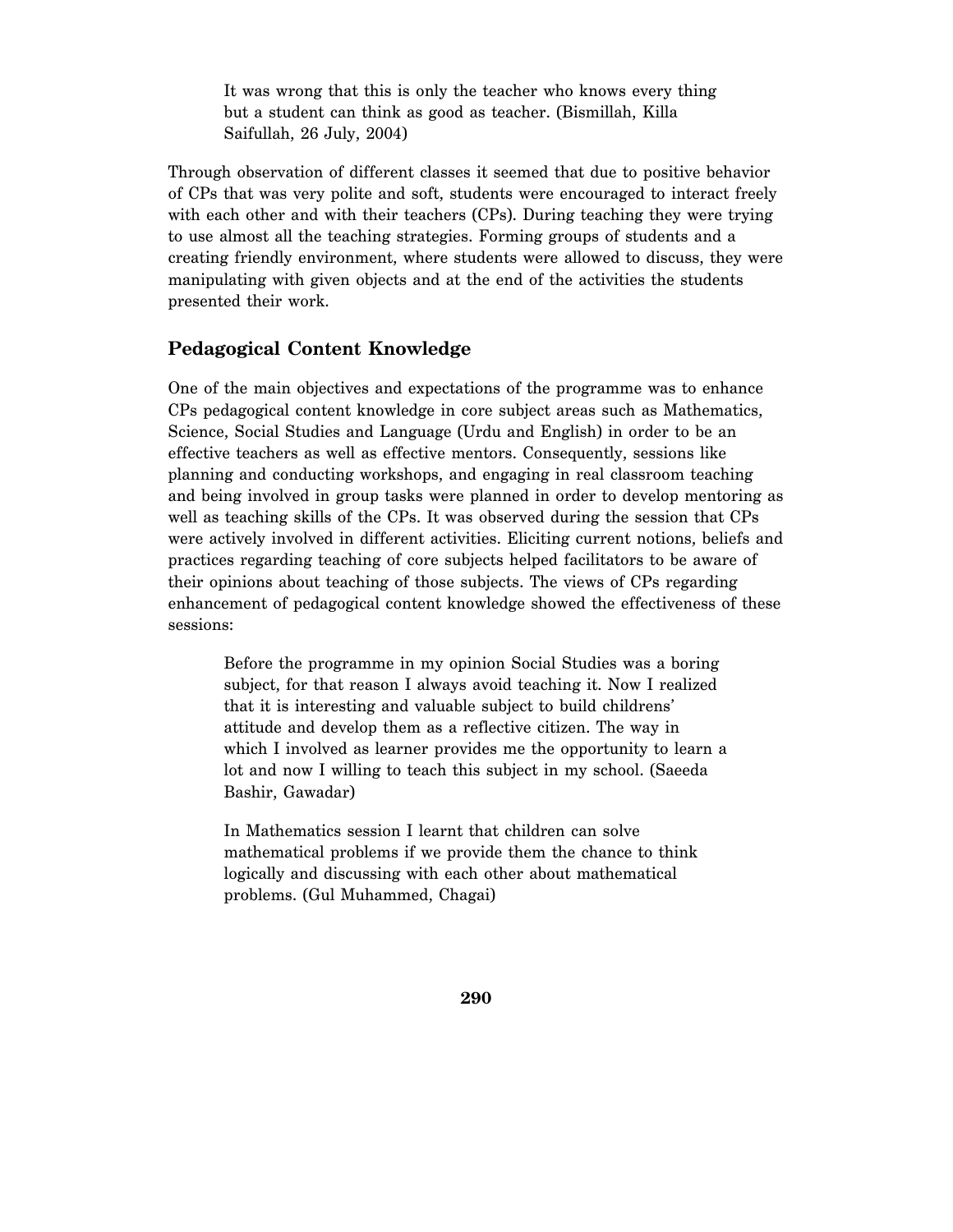For me language teaching means only to complete the text books just by reading and giving with some question answers and grammer. But the language session provided me the opportunity to realize the importance of language skills that are reading, writing, speaking, listening, observing and comprehension. (M. Aslam, Killa Saifullah)

In Science sessions we learnt about the importance of science education at primary level and how science concepts effectively learn by using different process skill such as observation, prediction, classification and explanation. As we have learn in our session concepts of 'SENSES' and 'MATTER' through simple hands-on activities, we can use them in our context with teachers and students. (Lal Muhammed, Chagai)

The above reflections from CPs showed how activities introduced during the programme helped CPs to develop their teaching skills as well as mentoring skills. The achievements of CPs throughout the programme demonstrate that teachers started have thinking of deviating from textbook-oriented activities and are trying to be more creative in their teaching approaches. This has enabled them to overcome misconceptions as well as enhance their own understanding of core subjects. Apart from the enhancement of pedagogical content knowledge, CPs have learnt to develop instructional material by using low cost and no cost material. CPs have used this material while engaged in real classroom teaching. During discussions, CPs realized that using low cost and no cost material would be helpful for them in their context; they also realized that the mentees should also be exposed to this activity during the workshops.

In light of the achievements of the programmes mentioned above, these mentoring programmes supported and helped the teachers of the Primary schools from remote areas of Sindh and Balochistan in their personal and professional growth. CPs' reflections recognize the quality of the programme. Mentors who have graduated from cohorts 1 and 2 of the mentoring programme have been almost completed a one-year cluster based mentoring programme successfully in their respective Districts, while th mentors from Cohorts 3 to 8 are still engaged in conducting these programmes. It appears from the feed back of the DCs (AKU-IED based District Coordinators) that these mentors are not only motivating the Primary School Teachers from cluster schools to participate in the workshops but also introducing innovative teaching techniques during the workshops. These mentors encouraged the teachers to plan lessons before going into the classes and created a friendly environment to promote child-centered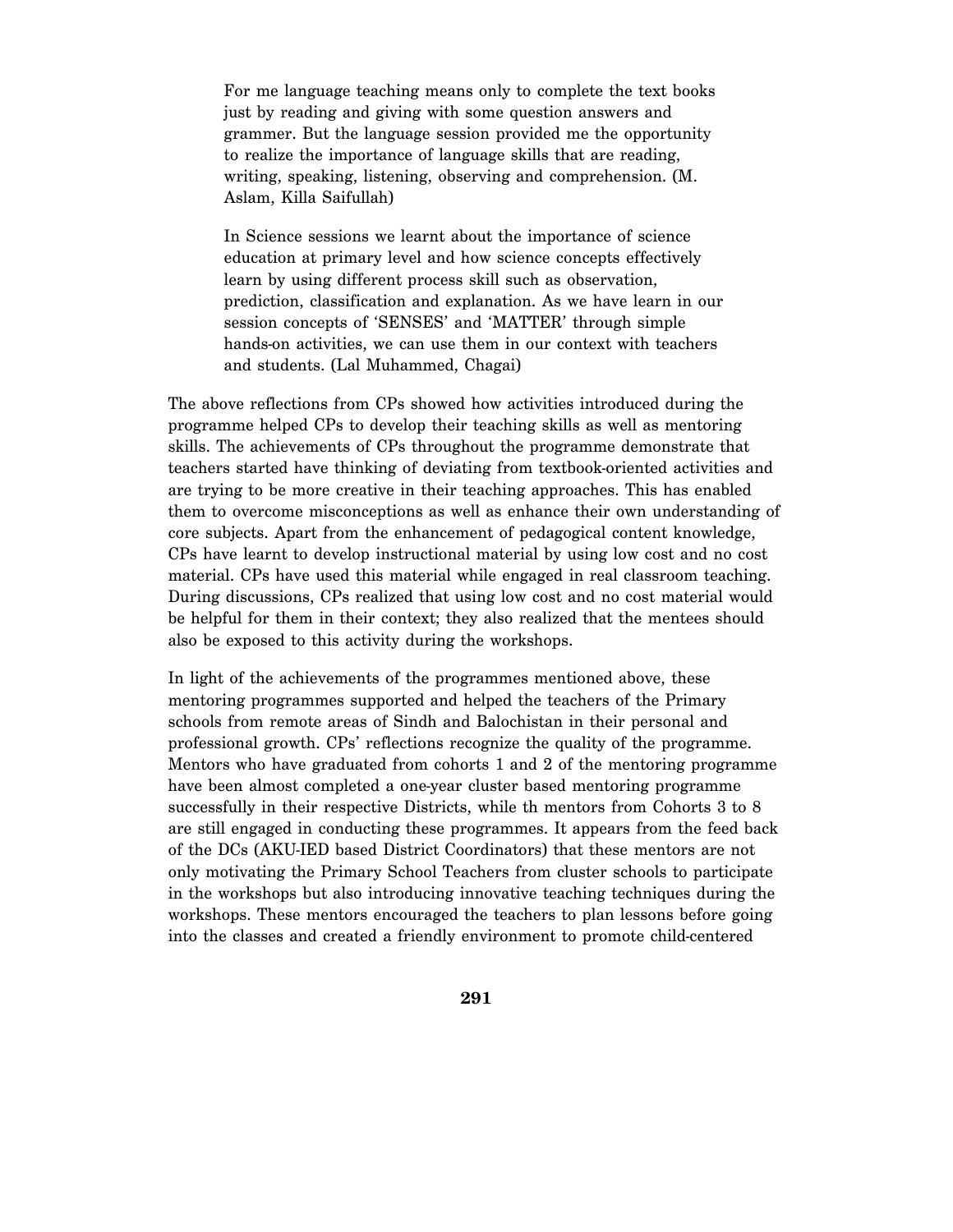teaching/learning approach. With the cooperation of the DCs, mentors established a team in the districts to implement professional development activities. These mentors collaborated with their colleagues in planning, conducting and evaluating workshops. The mentors are also involved in follow-up activities during which these mentors provide support to their mentees in planning and implementing lessons in their classrooms. During follow-up visits the mentors also observe the impact of activities on students' learning, which have been introduced by the mentees.

To ensure the quality of the programme AKU-IED based District Coordinators have been placed in the nine Districts. These DCs maintained the records of all the professional development activities carried out by the mentors. The mentors supported by these DCs in maintaining the master file of each and every activity. The mentees are also keeping the records of their activities in their classrooms; these mentees are also encouraged by the mentors to write reflective journals. During our visits to these districts we got an opportunity to see these resources and discussed with the mentees and about the benefits they were getting from the workshops, some of the mentees shared their views as,

Although the mentor is from us but I am surprised how he has learnt so many things, the methods he taught us would be helpful for us to teach our students about the difficult concepts.

Another mentee reveals,

The workshops helped me to understand how the children learn, I have never thought about the childrens' interest, I have always imposed, whatever I want to teach them, but now I have realized that as teachers we have to care about childrens' level of understanding and their interest.

Apart from mentors, another role played by these teachers in their context is that of classroom teachers. Mentors are asked to spend four days in their schools and two days for professional activities for clusters. As classroom teachers these mentors introduced newly established ideas in their classes, it was observed during our visits to respective districts of Sindh and Balochistan. It was good to see that the students were engaged in group activities; they were actively participating in these activities and enjoying the lessons. The encouraging aspect was that these mentors allowed their colleagues to sit in their classes and asked to share their feedback about the lesson at the end. It showed that these mentors not only worked for the cluster school teachers but they were trying to bring about changes in the existing school culture to improve the quality of education.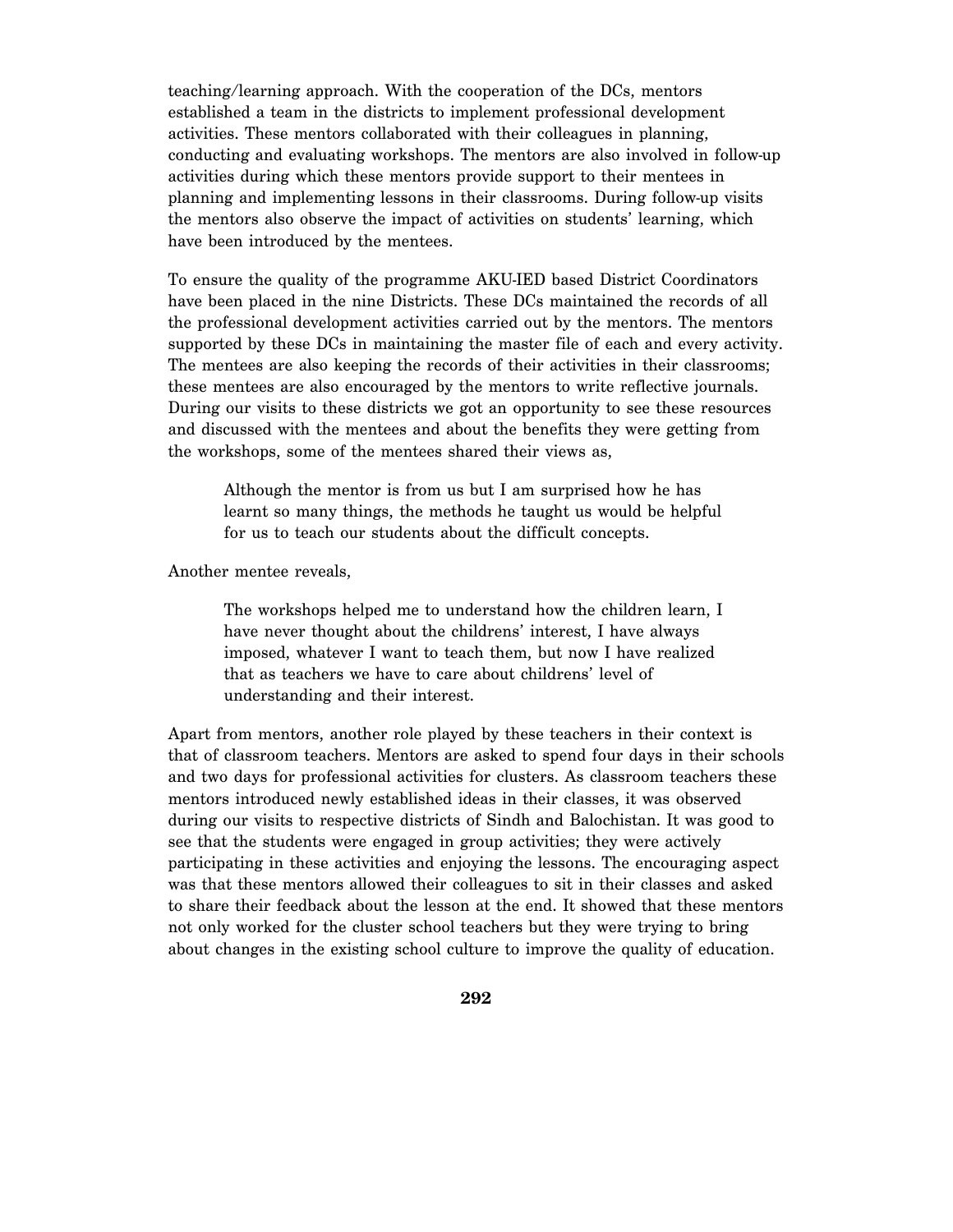## **Conclusion**

The quality of mentoring programme can be evident from the impact of the programme on mentees' cluster schools and students' progress.

The mentoring programme developed the mentors professionally and they are still benefiting from the field based mentoring programme while planning and conducting workshops. Mentors continue to observe mentees during follow-up activities, provide them feedback, and allow them to review and reflect upon their own practices. Mentors have become more confident and are creating environments in their clusters that stimulate the interest of mentees to be lifelong learners. Mentors encourage mentees and their colleagues to focus on students' learning and attainment and set challenging targets that will raise the quality of education.

Mentees are implementing acquired knowledge and skills in their classes to motivate students' effective learning. The interest of mentees in bringing about changes in their teaching methods demonstrate that the mentors who conduct workshops for them are committed to the profession and the system and the mentoring programme gave them lots of opportunities to help others. It showed that the mentors who are now responsible to conduct mentoring programmes in their districts have developed themselves to support their colleagues, students and the system. This all has been achieved through a quality teacher education programme, that is, "Certificate in Education: Primary Education Programme (Mentoring Focus).

## **References**

- Anderson, E. M., & Shannon, A. L. (1998). Towards a conceptualization of mentoring. *Journal of teacher education, 39*(i), 38-42;
- Cochran-Smith, M. (2001). *Teacher caught in the action: Professional development that matters*. Teachers College Press.
- Fullan, M. (2000). The return of large scale reform. *Journal of Education Change, 1*, 5-28.
- Guskey, T. R. (2000). *Evaluating professional development*. Thousand Oaks, California: Corwin Press.